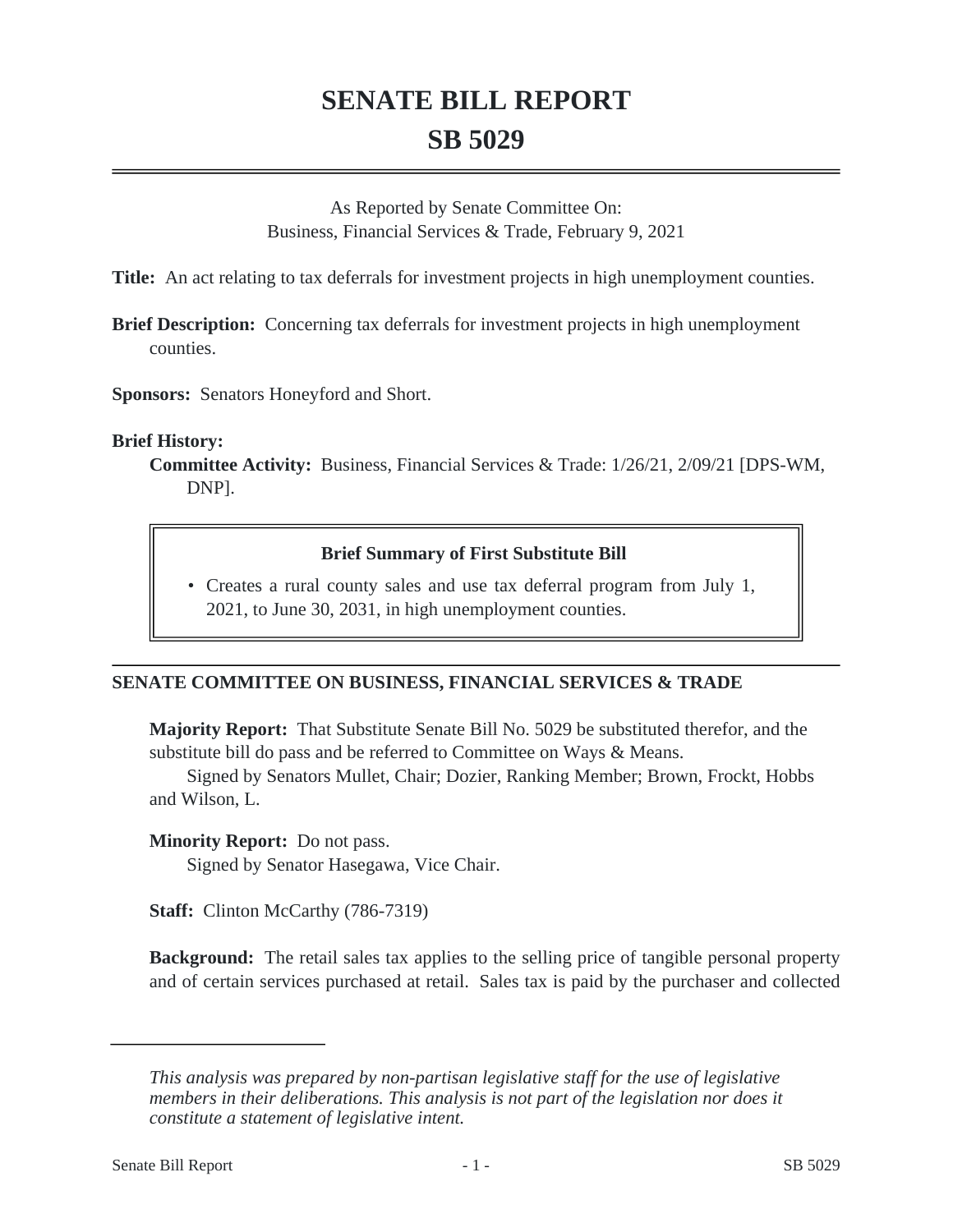by the seller. The use tax is imposed on items used in the state that were not subject to the retail sales tax and includes purchases made in other states and from sellers who do not collect Washington sales tax.

In 2010, the Legislature extended the rural county sales and use tax deferral program from July 1, 2010, to July 1, 2020. Counties with an unemployment rate which is at least 20 percent above the state average for three years and Community Empowerment Zones (CEZs) were made eligible under the program. For the purpose of hiring in CEZs, residents include people living within a county in which the zone is located.

The Department of Revenue (DOR) was directed to establish a list of qualifying counties by July 1, 2010, and update the list every two years based on Employment Security Department data.

The definition of manufacturing was retroactively clarified to include computer programming and other related services only if the service provides a new, different, or useful substance or article of tangible personal property for sale. Computer programming and other computer related services are eliminated from the definition of manufacturing beginning July 1, 2010.

Tax deferrals remained in place for up to two years during periods of temporary shutdowns in counties with a population of less than 20,000 people. To qualify for relief from paying deferred taxes during a temporary shutdown, the remaining labor force must be greater than 10 percent of the recipient's labor force at the time the deferral was approved by DOR. If the number of employment positions falls below the 10 percent threshold during the two year period, the amount of deferred taxes outstanding is due immediately. Recipients seeking relief from paying deferred taxes must apply to and be approved by DOR. A recipient is entitled to this relief only once.

The rural county sales and use tax deferral program expired on July 1, 2020.

**Summary of Bill (First Substitute):** The rural county sales and use tax deferral program is created for a period from July 1, 2021, to June 30, 2031. Counties with an unemployment rate which is at least 20 percent above the state average for three years and community empowerment zones (CEZ) are eligible under the program. For the purpose of hiring in CEZs, residents include people living within a county in which the zone is located. The amount of state and local sales and use taxes eligible for deferral is limited to \$400,000 per eligible investment project per person.

Applying for a Tax Deferral. DOR is directed to issue a sales and use tax deferral certificate for state and local sales and use taxes on each eligible investment project. DOR has the authority to develop the application. Applications to defer must be made before the initiation of construction, and DOR must rule on the application within 60 days. DOR may not accept applications for deferral after June 30, 2031.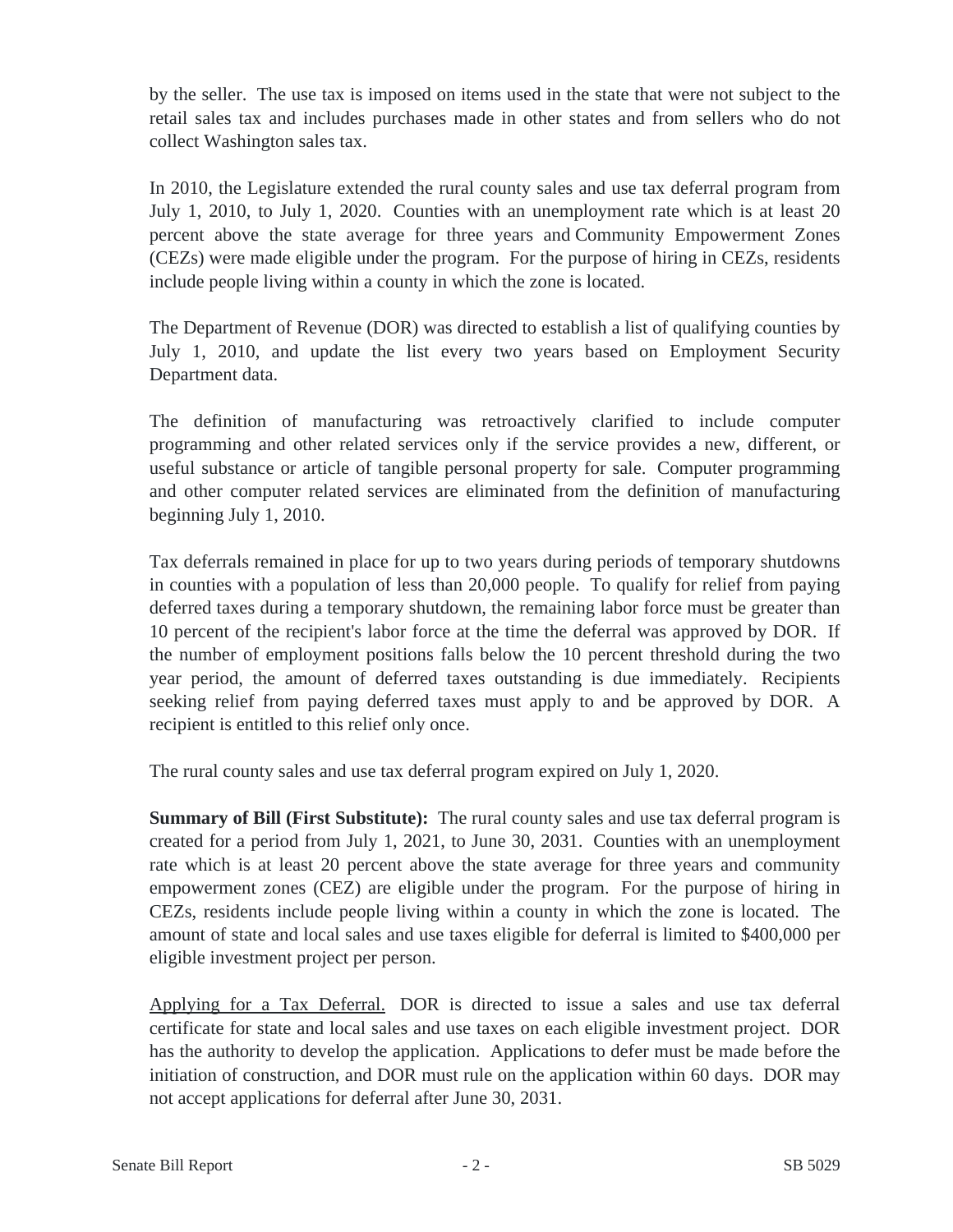Revocation of a Tax Deferral from a Recipient. Recipients for a deferral certificate must begin meaningful construction on an eligible investment project within two years of receiving a deferral certificate, unless there was a delay due to circumstances unrelated to funding beyond the applicant's control. If meaningful construction does not begin within two years of receiving a deferral certificate, the deferral certificate that has been issued is invalid and taxes deferred are due immediately.

If the investment project is not operationally complete within five years from the issuance of the tax deferral certificate, or DOR finds an investment project is used for purposes other than a qualified manufacturing or research and development operation, a portion of the taxes is immediately due according to a schedule. If the economic benefits of the deferral are passed to a lessee, the lessee is responsible for payment to the extent the lessee has received the benefit. DOR must assess interest at the rate provided for delinquent taxes, but not penalties, retroactively to the date of deferral for a recipient who must repay deferred taxes.

Changes in Definitions. The definition of manufacturing under the program is more narrowly defined to include only activities performed by research and development laboratories and commercial testing laboratories. Computer programing and other related activities are removed from the definition. The term "meaningful construction" means an active construction site where tangible signs of construction are taking place that show a progression in the construction process at the location designated by the taxpayer in the application for deferral.

Qualified Counties. DOR, with the assistance of the Employment Security Department, must establish a list of qualifying counties effective July 1, 2021, and update the list every two years on July 1st.

## **EFFECT OF CHANGES MADE BY BUSINESS, FINANCIAL SERVICES & TRADE COMMITTEE (First Substitute):**

The amount of state and local sales and use taxes eligible for deferral is limited to \$400,000 per eligible investment project per person.

**Appropriation:** None.

**Fiscal Note:** Available.

**Creates Committee/Commission/Task Force that includes Legislative members:** No.

**Effective Date:** The bill takes effect on July 1, 2021.

**Staff Summary of Public Testimony on Original Bill:** *The committee recommended a*